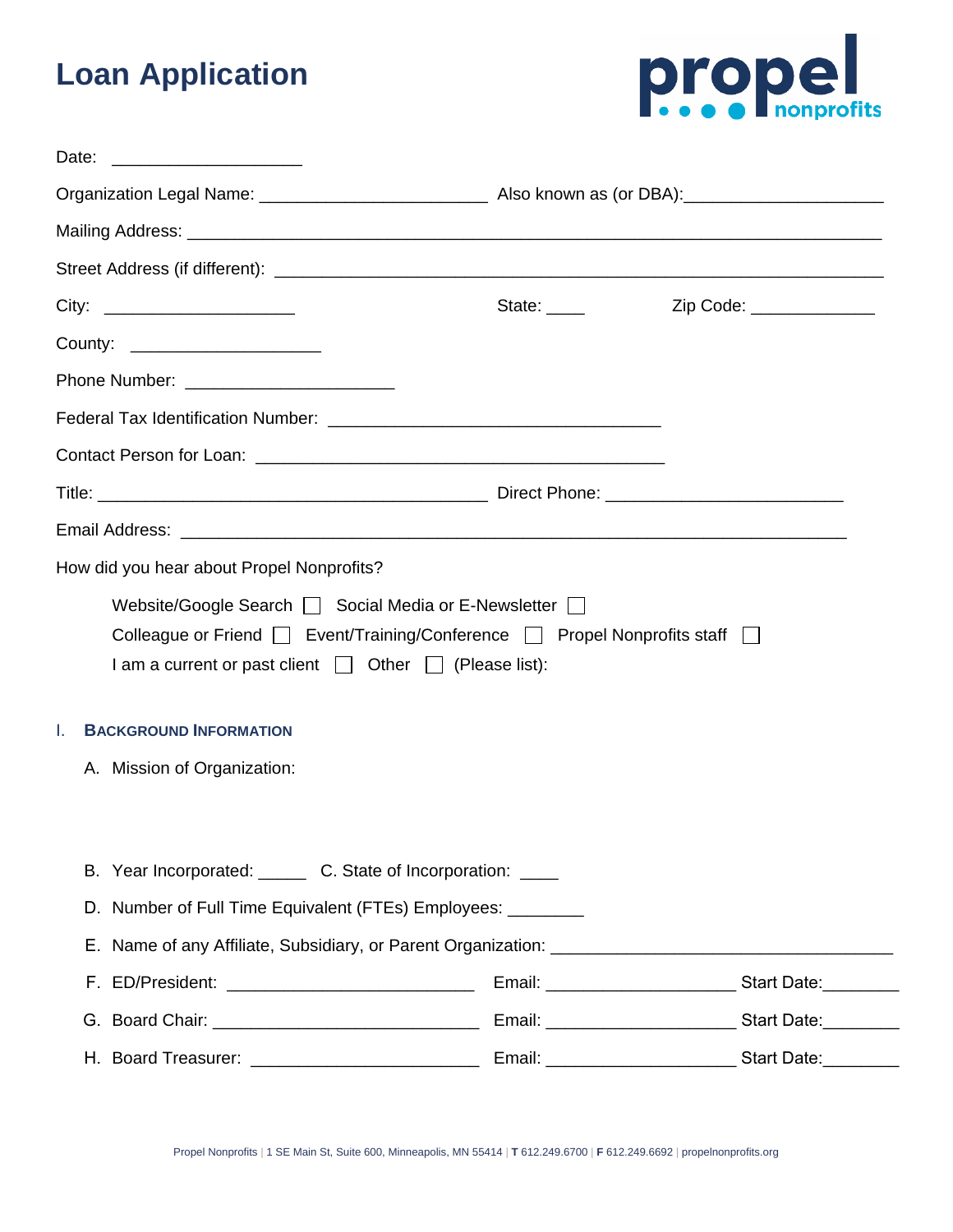#### II. **CLIENT INFORMATION**

This information is used by Propel Nonprofits for internal reporting of the fund's activities and is NOT a factor in the loan approval process.

A. Describe the population you serve:

B. Approximately what percentage of the organization's clients are served at each income level? Income based on local/regional median family income.

> Moderate (81-120%) \_\_\_\_\_\_\_\_\_\_ Low (51-80%) \_\_\_\_\_\_\_\_\_\_ Very low (31-50%) \_\_\_\_\_\_\_\_\_\_ Extremely low (30% and below) Other: \_\_\_\_\_\_\_\_\_\_

C. Approximately what percentage of the organization's clients belong to the following racial/ethnic categories:

| African American                 | White/Caucasian       |  |
|----------------------------------|-----------------------|--|
| Native American/Alaska Native    | Aboriginal Australian |  |
| Hispanic/Latinx                  | African               |  |
| Asian American                   | <b>Middle Eastern</b> |  |
| Pacific Islander/Native Hawaiian | Jewish                |  |
| More than one race               |                       |  |
| Other (please specify):          |                       |  |
| Other (please specify):          |                       |  |

D. Approximate number of clients served annual:

D. What is your geographic service area? \_\_\_\_\_\_\_\_\_\_\_\_\_\_\_\_\_\_\_\_\_\_\_\_\_\_\_\_\_\_\_\_\_\_\_\_\_\_\_\_\_\_\_\_\_\_\_\_\_

#### III. **FINANCIAL INFORMATION**

| C. Staff member responsible for financial reporting and management: _______________________________ |
|-----------------------------------------------------------------------------------------------------|
| D. Financial statements are prepared: Internally $\Box$ By outside service or firm $\Box$           |
| E. Does the Board have a Finance Committee? Yes $\vert \cdot \vert$ No $\vert \cdot \vert$          |
|                                                                                                     |
|                                                                                                     |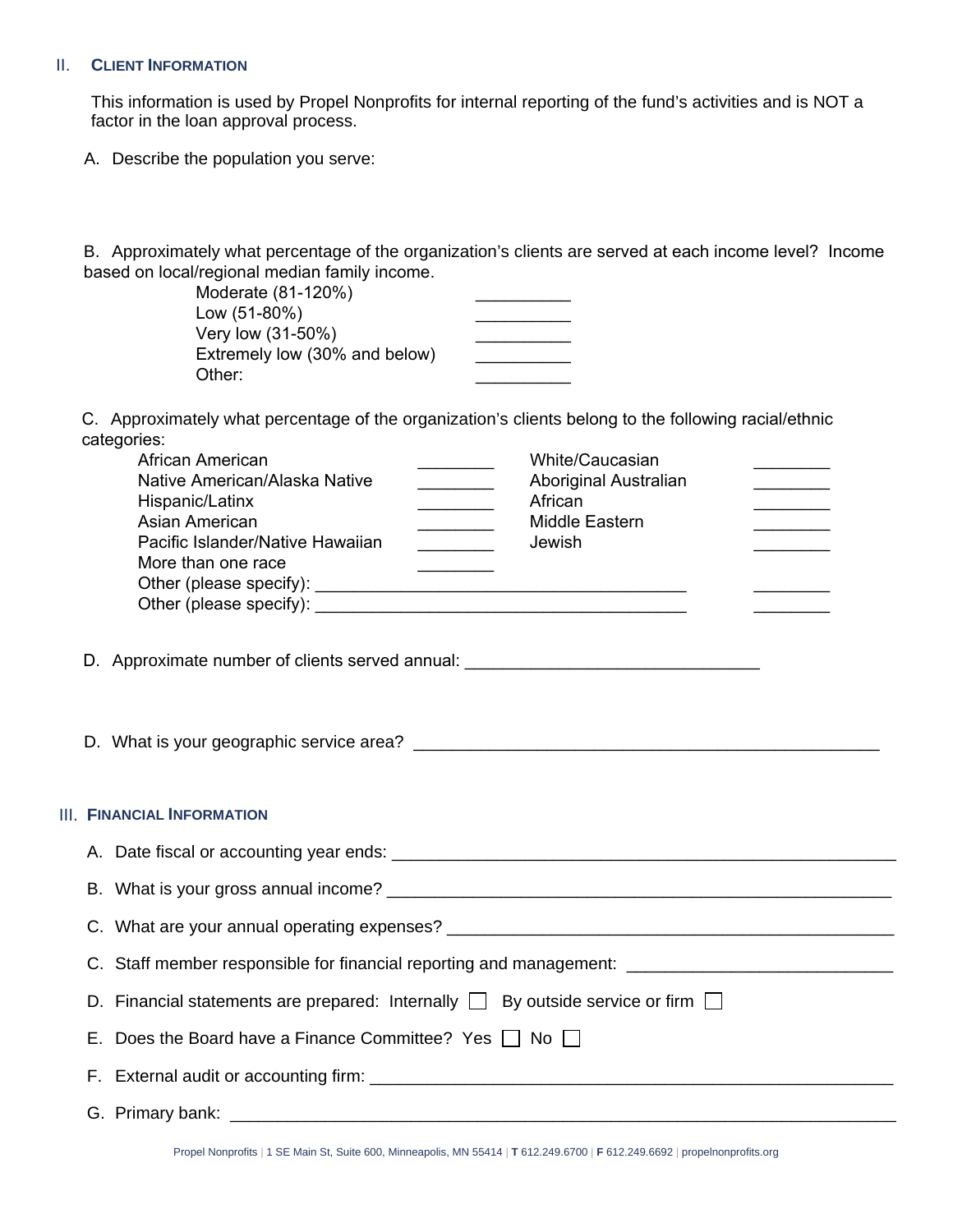# IV. **LOAN REQUEST**

- A. Amount requested: \$\_\_\_\_\_\_\_\_\_\_\_\_\_\_\_\_\_\_\_\_\_
- B. Describe the purpose for which the loan is being requested and the use of the funds.

C. Date you need the loan:  $\frac{1}{2}$  contains  $\frac{1}{2}$  contains  $\frac{1}{2}$  contains  $\frac{1}{2}$  contains  $\frac{1}{2}$  contains  $\frac{1}{2}$  contains  $\frac{1}{2}$  contains  $\frac{1}{2}$  contains  $\frac{1}{2}$  contains  $\frac{1}{2}$  contains  $\frac{$ 

D. Proposed term or repayment period: \_\_\_\_\_\_\_\_\_\_\_\_\_\_\_\_\_\_\_\_\_\_\_\_\_\_\_\_\_\_\_\_\_\_\_\_\_\_\_\_\_\_\_\_\_\_\_\_\_\_\_\_

**If assistance is required in completing this loan application, please contact Propel Nonprofits at 612.249.6700.** 

## V. **ATTACHMENTS**

Please attach copies of the following:

- A. Current list of **Board of Directors**, including contact information for each individual and length of service to the organization
- B. **Last three years' audits** or, if those are not available, 990s
- C. Most current **financial report**, including balance sheet and income statement
- D. **Corporate Borrowing Resolution** (Propel Nonprofits loan officer will provide)
- E. Current year's **operating budget**
- F. **Cash flow projections** for at least 12 months or the requested term of the loan (whichever is less). The cash flow should reflect the use of the proposed loan and the loan repayment. Download Propel Nonprofits' Excel cash flow template at [//www.propelnonprofits.org/resources/cash-flow-template/.](https://www.propelnonprofits.org/resources/cash-flow-template/)

Your loan officer may request additional information specific to the loan requested.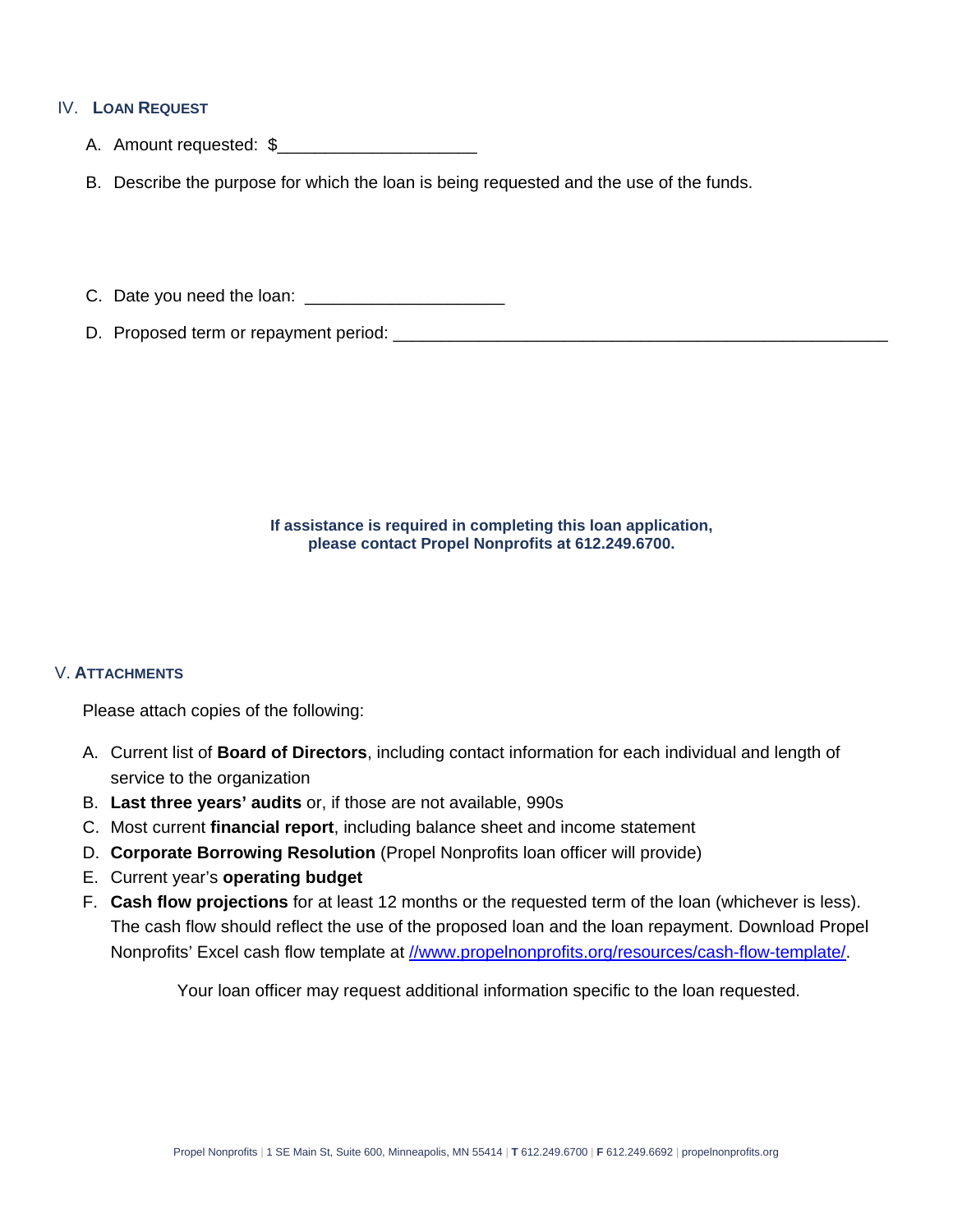#### VI. **LOAN CLOSINGS**

If this loan request is approved, a loan closing will be scheduled by the Loan Officer. The following documents must be obtained for the loan file when closing a loan:

- A. Loan documentation and loan closing fee of \$500. Generally, lines of credit carry a 1% annual fee.
- B. Signed Corporate Borrowing Resolution
- C. IRS tax-exempt letter establishing federal tax exemption
- D. Corporate Articles of Incorporation
- E. Bylaws

#### **CERTIFICATION OF LOAN APPLICATION**

By my signature below, I certify that the information contained herein and submitted in support of this loan request is complete and accurate. I also agree to comply with requirements of the loan closing as described above, including payment of the loan documentation and closing fees.

I understand that if this loan request is approved and disbursed, this organization:

### • **Will be asked to provide collateral to secure the loan.**

- May be listed as a recipient of a loan from Propel Nonprofits (loan amount never disclosed without permission) and/or contacted for marketing purposes to build awareness of Propel Nonprofits' loan services.
- Will be added to Propel Nonprofits' email list for relevant trainings and events; the option to unsubscribe is available at any time.
- Will be required to fill out an **annual survey** about our organization and its work.

| <b>SIGNATURE</b>             | <b>SIGNATURE</b>             |
|------------------------------|------------------------------|
| TYPE OR PRINT NAME AND TITLE | TYPE OR PRINT NAME AND TITLE |
| <b>DATE</b>                  | <b>DATE</b>                  |

| <b>In-Office Use Only</b> |                      |                       |  |
|---------------------------|----------------------|-----------------------|--|
| Date Received:            | Lender:              | Loan Type: Term / LOC |  |
| Loan Purpose:             |                      |                       |  |
| Loan Class 1:             | <b>Loan Class 2:</b> |                       |  |